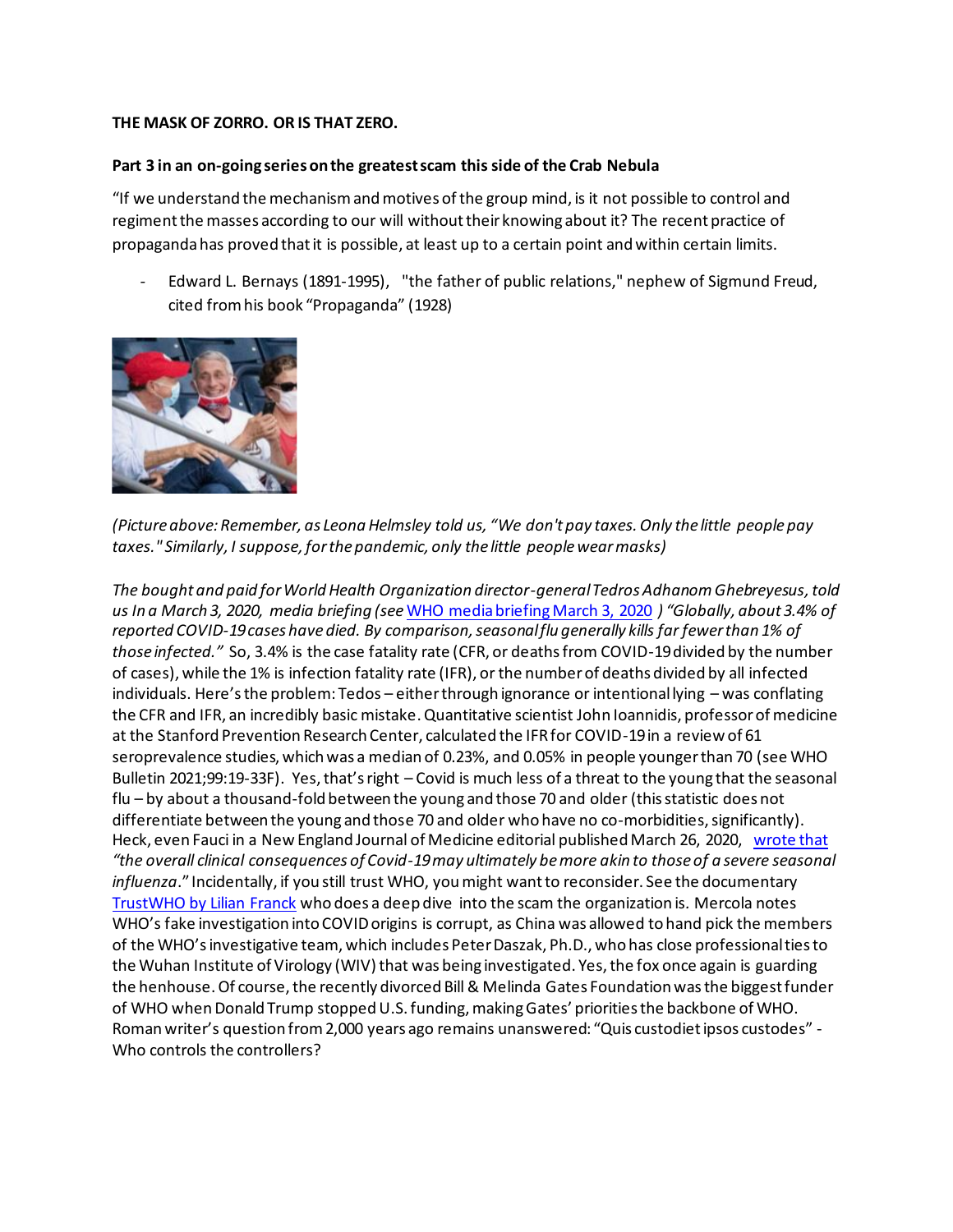*Given the strong and ongoing evidence that WHO is heavily influenced, if not outright controlled, by Bill Gates and industry,*

And if Mike Adams of Natural New[s is right, as he reports](https://www.naturalnews.com/2021-03-07-mask-mouth-gum-disease-coronavirus-death-risk.html)from an article in the Journal of Clinical Perioidontology, "mask mouth" causes inflammation and gum disease, may increase coronavirus death risk by 900%, with study co-author Professor Lior Shapira of Hebrew University in Israel stating "*The results of the study suggest that the inflammation in the oral cavity may open the door to the coronavirus becoming more violent."*

Alfie Oakes, CEO of the largest grocery store chain in Southwest Florida, in a video Insanity Exposed, discussed why it is *enhancing the immune system -* which is easily done through getting off highly processed foods – rather than masks led him to never requiring his thousands of employees to wear masks... yet had much, much less incidence of Covid (in that many, though not all, employees were more health conscious). Vide[o here](https://www.brighteon.com/22ad9a03-724e-43e4-b3e8-100db24f42fd) of Oakes. And Oakes is right. As of late April, 2021, in a Fox article Open States Texas and Florida Doing Much Better than Closed Blue States, it all became clear: *Republican-led states including Texas and Florida are reporting fewer coronavirus cases than Michigan, Pennsylvania and New York — all of which are led by prominent Democrats who refuse to roll back COVID-19 regulations and statewide mask mandates, according to CDC data.*

And what about those nutty people you see when walking in a nature preserve, no one else nearby, yet dutifully wearing their mask? [Mercola again](https://articles.mercola.com/sites/articles/archive/2021/05/07/outdoor-face-mask.aspx?ui=85e25c30771774a6eb5c52638ffecb6adfd58e053c28cca2f6014cb86ed0e8df&sd=20190328&cid_source=dnl&cid_medium=email&cid_content=art1HL&cid=20210507&mid=DM878288&rid=1151636547): Experts say brief outdoor encounters present a "very low risk" for transmission of COVID-19, as viral particles quickly disperse in outdoor air. "Using mathematical models, Italian researchers have calculated the amount of time it would take for you to contract the SARS-CoV-2 virus outdoors in Milan. If 10% of the population were infected, you would require 31.5 days of continuous outdoor exposure to inhale a dose of virus sufficient to transmit infection … Several investigations looking at SARS-CoV-2 RNA concentrations in air have come up empty. No detectable RNA was found in air samplings from various locations in Wuhan, China, Venice in northern Italy, or Le cce in southern Italy, during the pandemic. Meanwhile, Germany's first registry for side effects of mask wearing on children has identified 24 physical, psychological and behavioral health issues, including irritability (60%), headache (53%), difficulty concentrating (50%), reduced happiness (49%), reluctance to go to school/kindergarten (44%), malaise (42%), impaired learning (38%) and drowsiness or fatigue (37%). Linsey Marr, a professor of civil and environmental engineering at Virginia Tech and an expert on viral transmission mechanics has stated in the NYT April 22, 2021 that "*"Viral particles quickly disperse in outdoor air, and the risk of inhaling aerosolized virus from a jogger or passers-by is negligible,"* Marr told Parker-Pope.2*"Even if a person coughs or sneezes outside as you walk by, the odds of you getting a large enough dose of virus to become infected remain low."* The same article quotes , Dr. Muge Cevic, a clinical lecturer of infectious disease and medical virology at the University of St. Andrews School of Medicine in Scotland, is quoted saying: "I think it's a bit too much to ask people to put the mask on when they go out for a walk or jogging or cycling. We're in a different stage of the pandemic. I think outdoor masks should not have been mandated at all. It's not where the infection and transmission occurs," and also quotes Dr. Nahid Bhadelia, an infectious diseases physician and medical director of the special pathogens unit at Boston Medical Center: "Let me go for my run, maskless … Given how conservative I have been on my opinions all year, this should tell you how low [the] risk is, in general, for outdoors transmission for contact over short periods …"

Here's how it all fits together, [per Mercola](https://articles.mercola.com/sites/articles/archive/2021/04/14/fearmongering-goes-nuclear-brand-new-pandemic.aspx?ui=85e25c30771774a6eb5c52638ffecb6adfd58e053c28cca2f6014cb86ed0e8df&sd=20190328&cid_source=dnl&cid_medium=email&cid_content=art1HL&cid=20210414&mid=DM857590&rid=1132564114). And if the Nazi term "ubermenschen" comes to mind while reading this, aided and abetted by the iatrarchy (medical dictators), you are spot on, for it is, as Robert F. Kennedy wrote,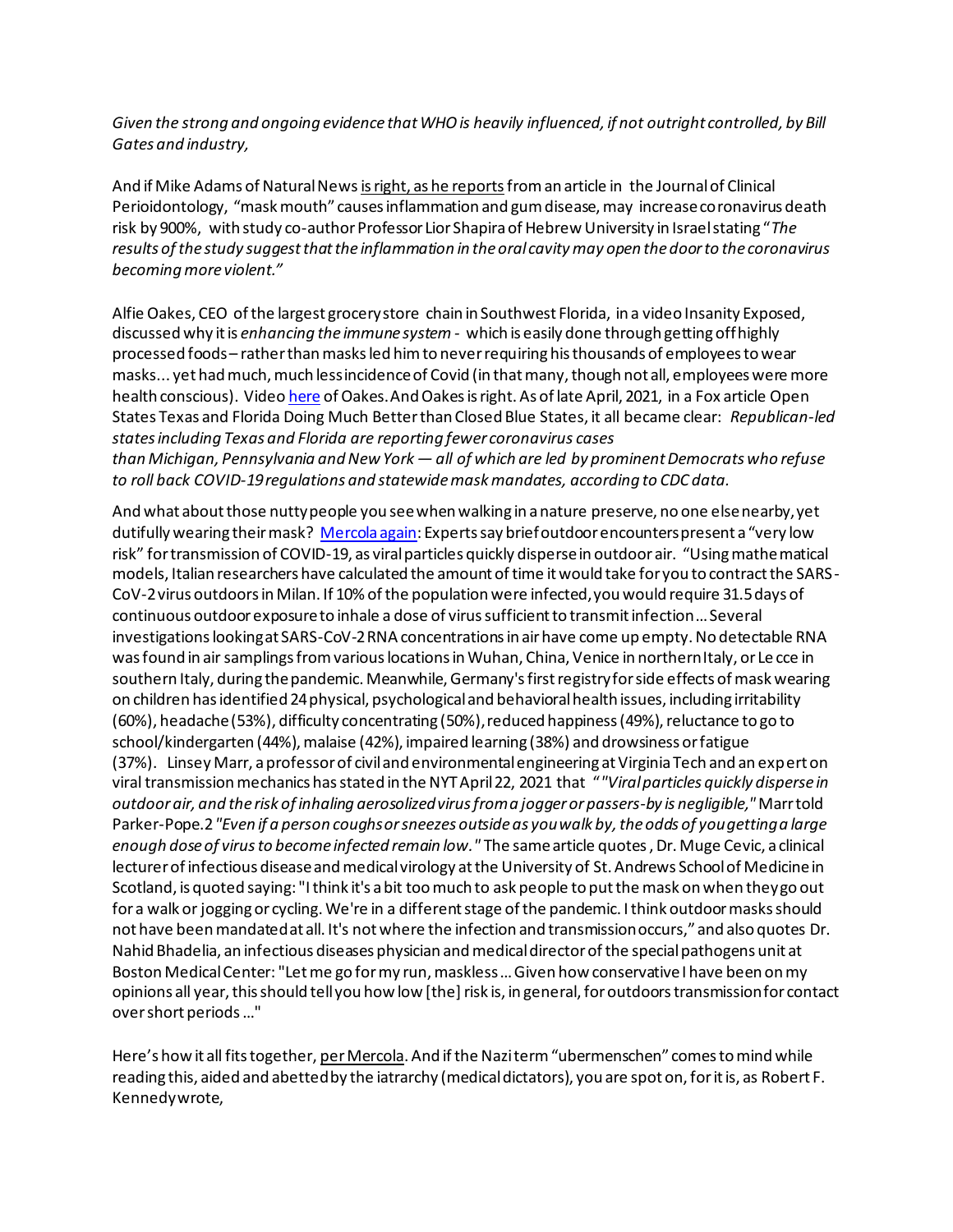"The Truth About COVID-19," Kennedy notes:

*"The medical profession has not proven itself an energetic defender of democratic institutions or civil rights. Virtually every doctor in Germany took lead roles in the Third Reich's project to eliminate mental defectives, homosexuals, handicapped citizens and Jews. So many hundreds of German physicians participated in Hitler's worst atrocities — including managing mass murder and unspeakable experiments at the death camps — that the allies had to stage separate "Medical Trials" at Nuremberg. Not a single prominent German doctor or medical association raised their voice in opposition to these projects.So it's unsurprising that, instead of demanding blue-ribbon safety science and encouraging honest, open and responsible debate on the science, the badly compromised and newly empowered government health officials charged with managing the COVID-19 pandemic response collaborated with mainstream and social media to shut down discussion on key public health and civil rights questions."*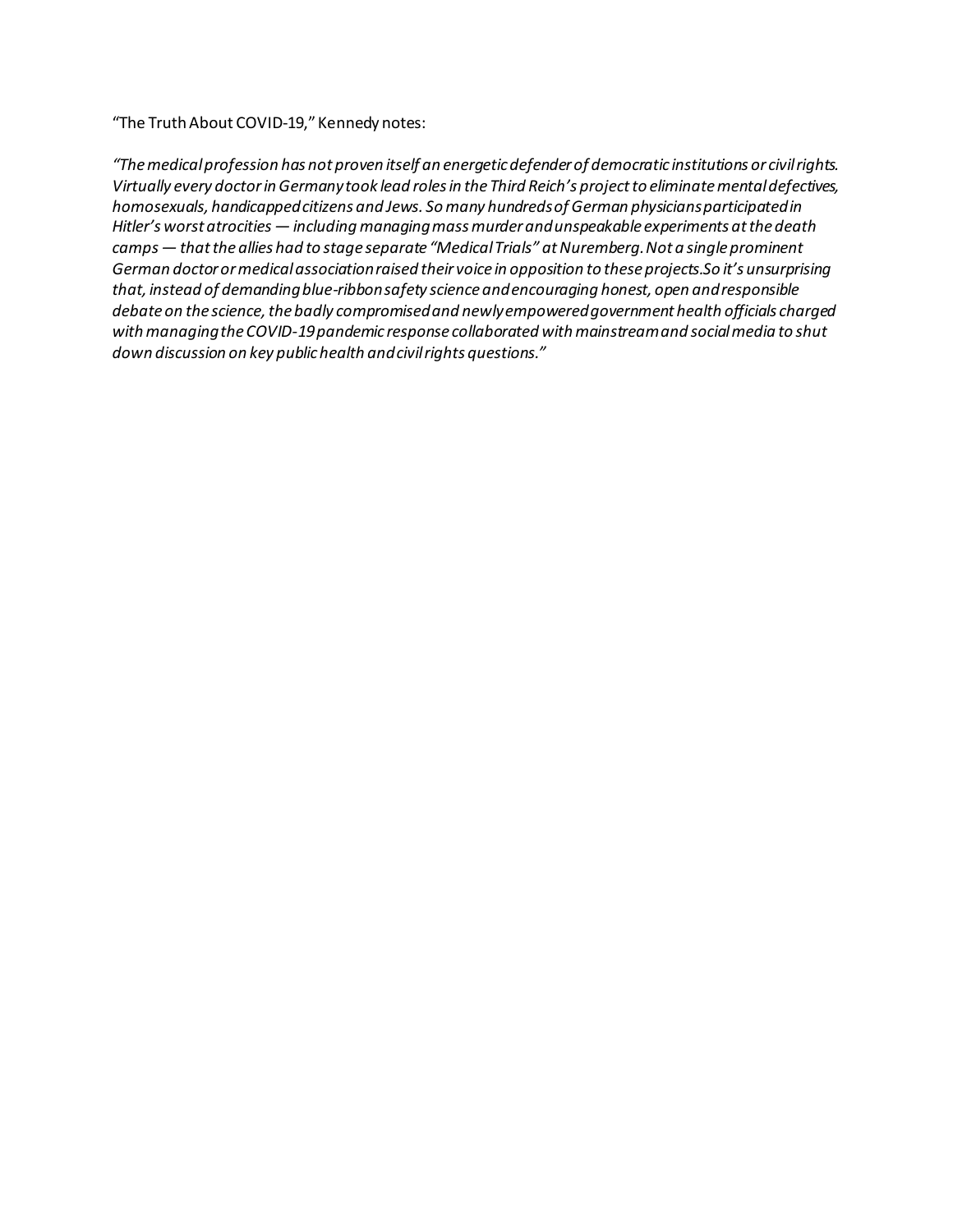## **Technocracy and The Great Reset**

**Psychological Operations Guide** 



The truth is, the media outright lies. Worse, the medical system is co-opted and corrupt. And as Sayer Ji has noted, you cannot make ethical medical decisions unless you know both the risks and the benefits, so the censorship of medical information is, in a very real sense, a violation of human rights. A peer-reviewed paper, COVID-19: Restoring Public Trust During a Global Health Crisis — An Evidence-Based Position Paper to Ensure Ethical Conduct," discussing this issue further is availabl[e here](https://cdn.greenmedinfo.com/sites/default/files/cdn/Position_Paper_v24_FINAL.pdf). Basically, this substantiates McCullough's allegation of rampant, wanton misconduct among public health officials, the active suppression of safe and effective treatments, and pandemic measures being implemented based on incorrect assumptions and outright lies. Even Richard Horton, editor-in-chief of the Lancet himsel[f said](https://www.thelancet.com/journals/lancet/article/PIIS0140-6736(15)60696-1/fulltext)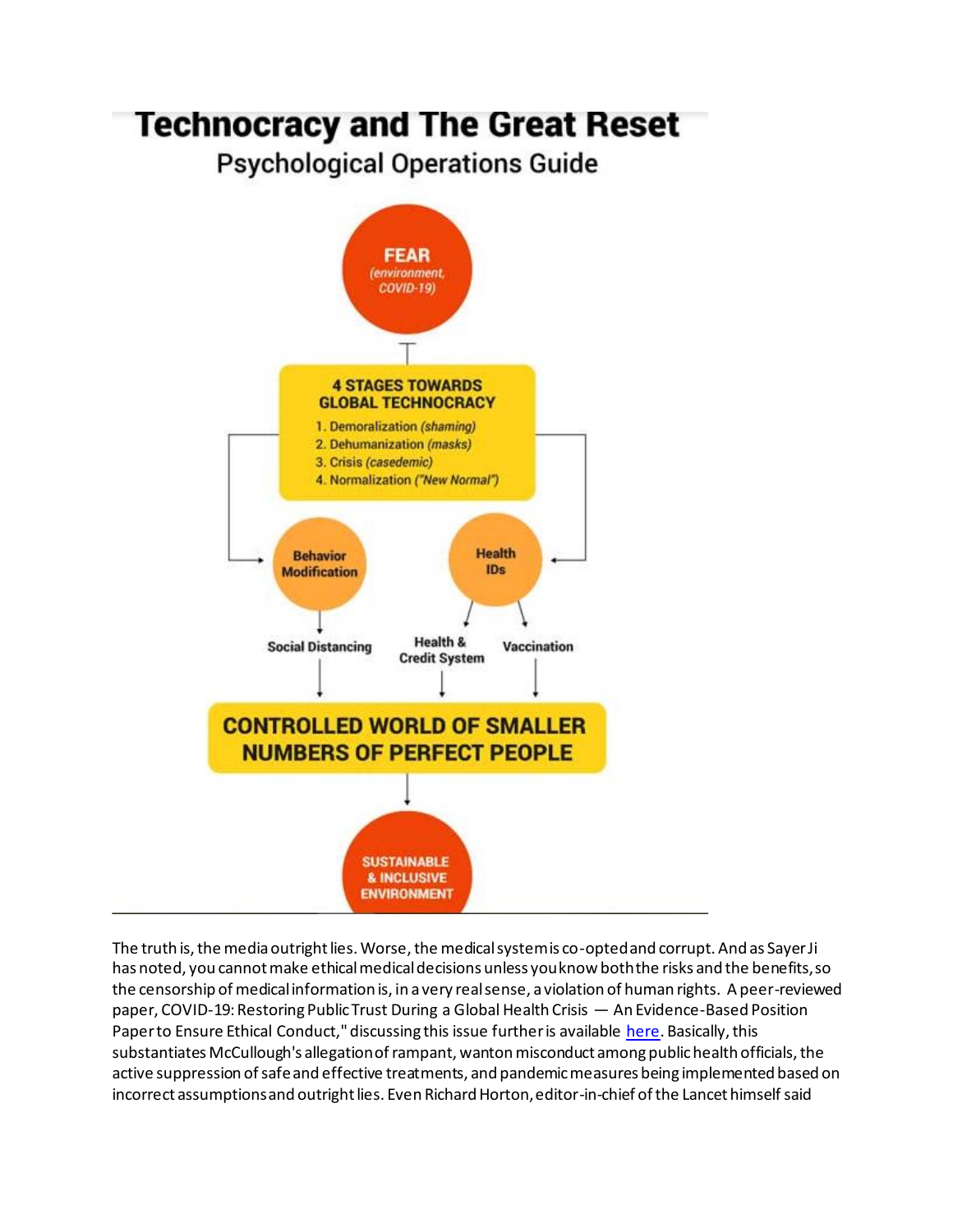April 15, 2015 "Much of the scientific literature, perhaps *half, may simply be untrue. Afflicted by studies with small sample sizes, tiny effects, invalid exploratory analyses and flagrant conflicts of interest, together with an obsession for pursuing fashionable trends of dubious importance, science has taken a turn towards darkness."* Marcia Angell, the former editor of the NEJM[, similarly wrote in 2009](https://www.ncbi.nlm.nih.gov/pmc/articles/PMC2964337/) *"It is simply no longer possible to believe much of the clinical research that is published, or to rely on the judgment of trusted physicians or authoritative medical guidelines. I take no pleasure in this conclusion, which I reached slowly and reluctantly over my two decades as an editor of The New England Journal of Medicine.*" [Here is Angell](https://youtu.be/q8FeLQVI5Lw?t=74)  [interviewed live](https://youtu.be/q8FeLQVI5Lw?t=74) at a Harvard Medical School interview (at least, while YouTube hasn't yet banned it). Dr. Leeman Henry, PhD, Univ. of Edinborough the same issu[e here](https://www.youtube.com/watch?v=0rem6zmyNZA) an[d here](https://youtu.be/UAEAWyfuEWY?t=52). Of course there is the famed study by Dr. Barbara Starwood, MD, out of Johns Hopkins[, finding a couple decades ago that](https://iatrogenics.org/responsibility/72-societalimpact/280-medical-errors-still-the-third-leading-cause-of-death)  [almost a quarter million](https://iatrogenics.org/responsibility/72-societalimpact/280-medical-errors-still-the-third-leading-cause-of-death) *die* every yearfrom medical caused death. Famed "left the reservation" Pulitzer-nominated reporter Jon Rappoport's interview with Starfield [here](https://newswithviews.com/Rappoport/jon100.htm)).

Mercola did some more digging and presented a list of links to articles in "respectable media" about various unseemly practices, including by the very pharma companies that we are supposed to idolize today. His list below

| The Guardian - Pfizer pays out to Nigerian families of meningitis drug trial victims <sup>5</sup>                                                    |
|------------------------------------------------------------------------------------------------------------------------------------------------------|
| The Atlantic $-$ Did Pfizer Bribe Its Way Out of Criminal Charges in Nigeria? $6$                                                                    |
| The U.S. Department of Justice - Justice Department Announces Largest Health Care Fraud Settlement in Its History                                    |
| $STAT$ – Lavishly funded Moderna hits safety problems in bold bid to revolutionize medicine <sup>8</sup>                                             |
| The Intercept — Drug Companies Continue to Shed Liability for Rushed Coronavirus Treatments <sup>9</sup>                                             |
| Nature Biotechnology — Research not fit to print: Some biotech companies now eschew traditional publication in pe<br>reviewed journals <sup>10</sup> |
| Daily Mail — Merck Knew its Anti-Baldness Drug Propecia Was Linked to Depression and Reports of Suicide <sup>11</sup>                                |
| $NPR$ – Rush to Produce, Sell Vaccine Put Kids in Philippines at Risk <sup>12</sup>                                                                  |
| Medical Xpress - Narcolepsy fiasco spurs COVID vaccine fears in Sweden <sup>13</sup>                                                                 |
| BMJ — Pandemrix vaccine: why was the public not told of early warning signs? <sup>14</sup>                                                           |
| The Guardian $-$ Revealed: how drug firms 'hoodwink' medical journals <sup>15</sup>                                                                  |
| Reuters - AstraZeneca to be exempt from coronavirus vaccine liability claims in most countries <sup>16</sup>                                         |
| Forbes - Johnson & Johnson to Pay \$100 Million in Baby Powder Settlement <sup>17</sup>                                                              |
|                                                                                                                                                      |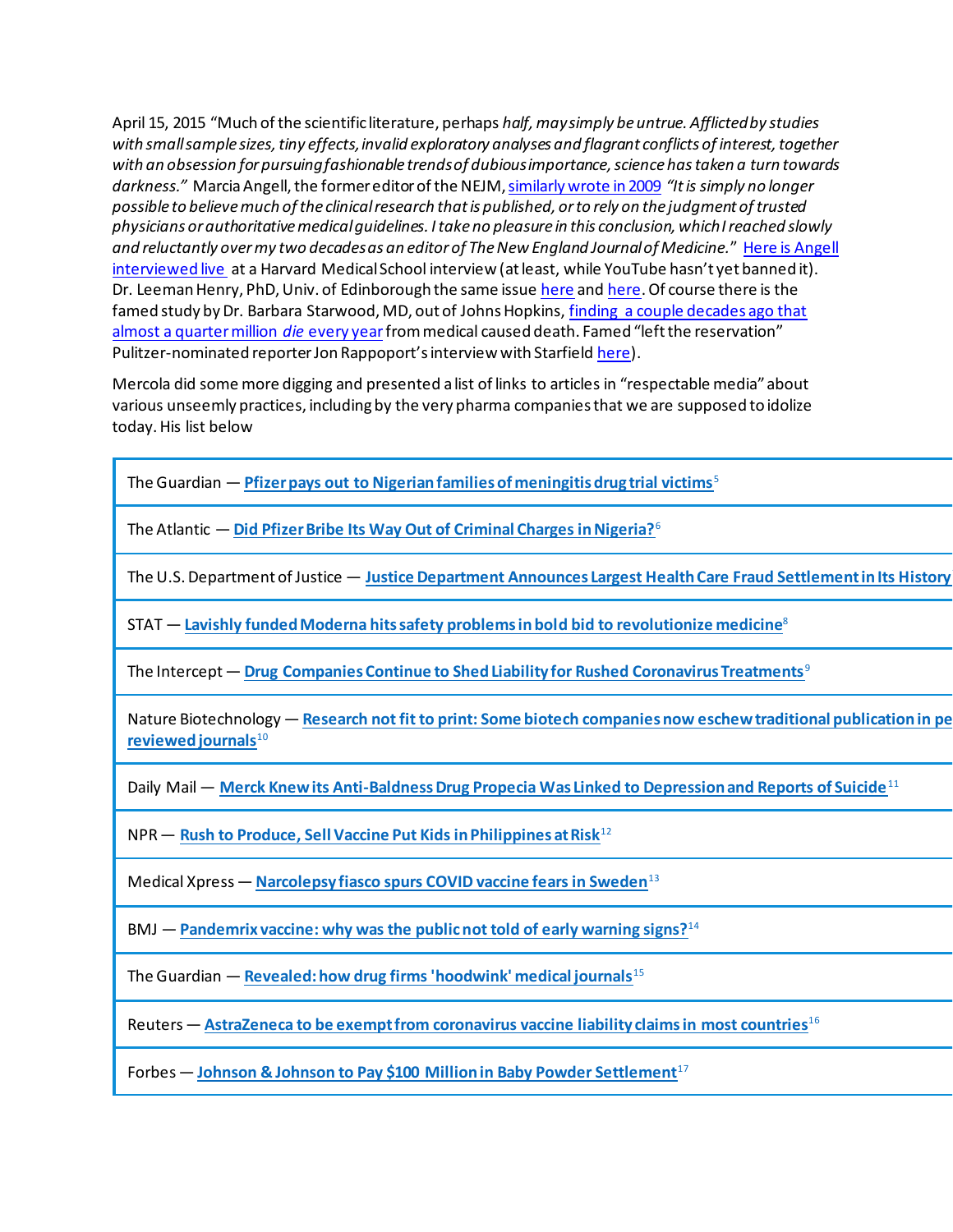| Wikipedia $-$ List of largest pharmaceutical settlements <sup>18</sup>                                                  |
|-------------------------------------------------------------------------------------------------------------------------|
| NPR - The Campaign To Wipe Out Polio Was Going Really Well  Until It Wasn't <sup>19</sup>                               |
| Drugwatch - Pfizer <sup>20</sup>                                                                                        |
| The BMJ Opinion — Peter Doshi: Pfizer and Moderna's "95% effective" vaccines — we need more details and the raw         |
| The Guardian $-$ UK firm tried HIV drug on orphans <sup>22</sup>                                                        |
| Consumer Reports - How Your Hospital Can Make You Sick <sup>23</sup>                                                    |
| MSN $-$ Killer fungus spread rampantly at US hospital Covid ward: study <sup>24</sup>                                   |
| Journal of Patient Safety - A New, Evidence-based Estimate of Patient Harms Associated With Hospital Care <sup>25</sup> |
| PLOS Medicine - Editors, Publishers, Impact Factors, and Reprint Income <sup>26</sup>                                   |
| The New York Review — Drug Companies & Doctors: A Story of Corruption <sup>27</sup>                                     |
| The Lancet $-$ Offline: What is medicine's 5 sigma? <sup>28</sup>                                                       |
|                                                                                                                         |

Everything is relative, there are no absolutes, men are women (and soon to be dolphins if they so identify) and can compete as women in the Olympics, one blonde senator from Massachusetts is an "Indian," and yet we are shocked – SHOCKED! – to quote Inspector Renaud in Humphrey Bogart's *Casablanca, "to find gambling in this casino!* (traitors in our midst).



(Yes, we indeed *are* fighting the same fascism yet again; only this time it is mixed with Antifa's and BLM's Marxism.)

It is, as CS Lewis once wrote, "We castrate (eliminate any basis for morals), *then bid the geldings be fruitful."* Thankfully, there are still people with the intellectual integrity and morals to stand against the whole gambit – witness the May, 2021 group of 1,000 lawyers and 10,000 doctors (!) who have joine[d to file a](https://www.thegatewaypundit.com/2021/05/1000-lawyers-10000-doctors-join-together-file-lawsuit-prosecute-2nd-nuremburg-tribunal-corona-fraud-scandal/) 

[lawsuit and prosecute, in a second Nuremburg tribunal,](https://www.thegatewaypundit.com/2021/05/1000-lawyers-10000-doctors-join-together-file-lawsuit-prosecute-2nd-nuremburg-tribunal-corona-fraud-scandal/) against the coronavirus fraudsters. This is being led by Reiner Fuellmich, Never heard of him? Actually you *have heard* of, Fuellmich, who is licensed to practice law in Germany and California – or at least his work: Fuellmich was on the legal team that won a major lawsuit against German automaker Volkswagen in a 2015 case involving tampered catalytic converters in the U.S., which was major earth-shaking news at the time. The then was involved in a lawsuit against one of Germany's largest banks, Deutsche Bank, which was ordered by the U.S. Justice Department to [pay \\$130 million](https://www.justice.gov/opa/pr/deutsche-bank-agrees-pay-over-130-million-resolve-foreign-corrupt-practices-act-and-fraud) to resolve corrupt practices that included money laundering, bribery and fraud between the years 2009 and 2016. Again, this was massive news at the time that you probably have forgotten about.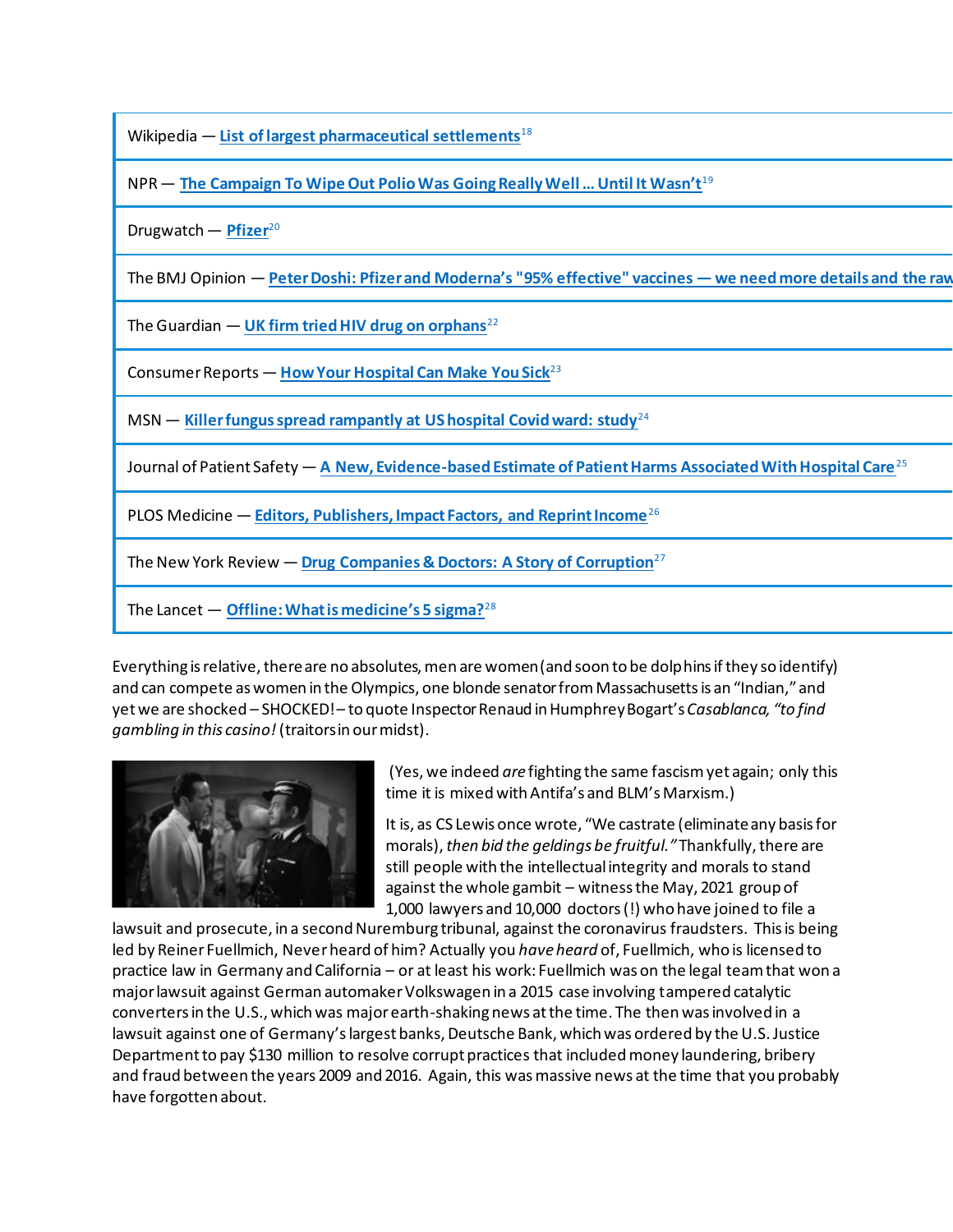And just remember, as you dutifully wear your mask, your betters don't need to. The list is too many to enumerate, so just a few here: Witness Gov. Newsome at the uber-luxe French Laundry restaurant, both Nancy Pelosi and Chicago mayor Lightfoot violating their own rule to get their hair done, Dr. Fauci not wearing his mask at a baseball game, Gov. Whitmer deciding it was fine for her to travel to Florida before she was vaccinated to see her father; the great excuse—he's ill. Too bad that is no excuse for us peasants, or her director of the Michigan Department of Health and Human Services—the very department issuing the warnings not to travel – heading out on vacation, while another took a spring trip to Florida after her government specifically told people not to go to Florida as it wasn't locked down. But my all time favourite is Sarah Chambers, on the executive board of the Chicago Teachers Union. [She posted a picture on](https://wgntv.com/news/wgn-investigates/ctu-board-member-facing-criticism-for-vacationing-in-caribbean-while-pushing-remote-learning/)  [Instagram that appears to show her pool side](https://wgntv.com/news/wgn-investigates/ctu-board-member-facing-criticism-for-vacationing-in-caribbean-while-pushing-remote-learning/) in Puerto Rico and talking about going to Old San Juan for seafood. But hey, she has she is "4 Justice," so all is OK… or not. Must be nice to be modern day Marie Antoinettes in Michigan, California and Chicago, right "Guv." Whitmer, Rep. Pelosi, and Ms. Chambers?



Of course[, MIT reported April 2021 that social distancing does nothing either,](https://www.newsmax.com/us/covid19-schools-restaurants-six-feet/2021/04/24/id/1018849/?ns_mail_uid=80c8d71e-b0c6-49e0-8d73-f34cb17ef83f&ns_mail_job=DM213278_04242021&s=acs&dkt_nbr=0101043crlfv) particularly with masks on, but at this point, do any of the left actually care about actual fact? Rather, if we want to stop the spread, take off your mask in the grocery store and ask that obese person behind you with a cartload of Pepsi, Twinkies and Captain Crunch high fructose corn syrup cereal to leave the store. Why? Turns out *obese people may be the super spreaders of Covid.* See study b[y PNAS, telling us](https://www.upi.com/Health_News/2021/02/09/Older-heavier-adults-possible-superspreaders-of-COVID-19-study-finds/5651612898262/) "Adults age 26 and younger and those with a body mass index, or BMI, below 22 were "low spreaders of [the] exhaled" respiratory droplets from the nose and mouth that transmit the coronavirus, the data showed. Conversely, adults with a higher BMI, which measures body weight according to a person's height, exhaled more of these droplets, particularly as they aged. The findings may help explain how some people become "superspreaders" of COVID-19 and pass the virus on to large numbers of people, the researchers said. Thirty-five, or 18%, of the 194 participants in the study generated 80% of the exhaled respiratory droplets produced by the group as a whole, with older, heavier participants driving that spread." stories, [here,](https://www.thehealthsite.com/news/obesity-can-raise-your-risk-of-becoming-a-covid-19-super-spreader-heres-how-795571/) [here](https://citizenfreepress.com/breaking/obese-are-the-real-covid-super-spreaders-they-produce-1000x-times-the-infected-air-particles-as-normal-people/)[, here](https://www.upi.com/Health_News/2021/02/09/Older-heavier-adults-possible-superspreaders-of-COVID-19-study-finds/5651612898262/) or at Tulane University new[s here](https://news.tulane.edu/pr/researchers-unravel-what-makes-someone-covid-19-super-spreader).